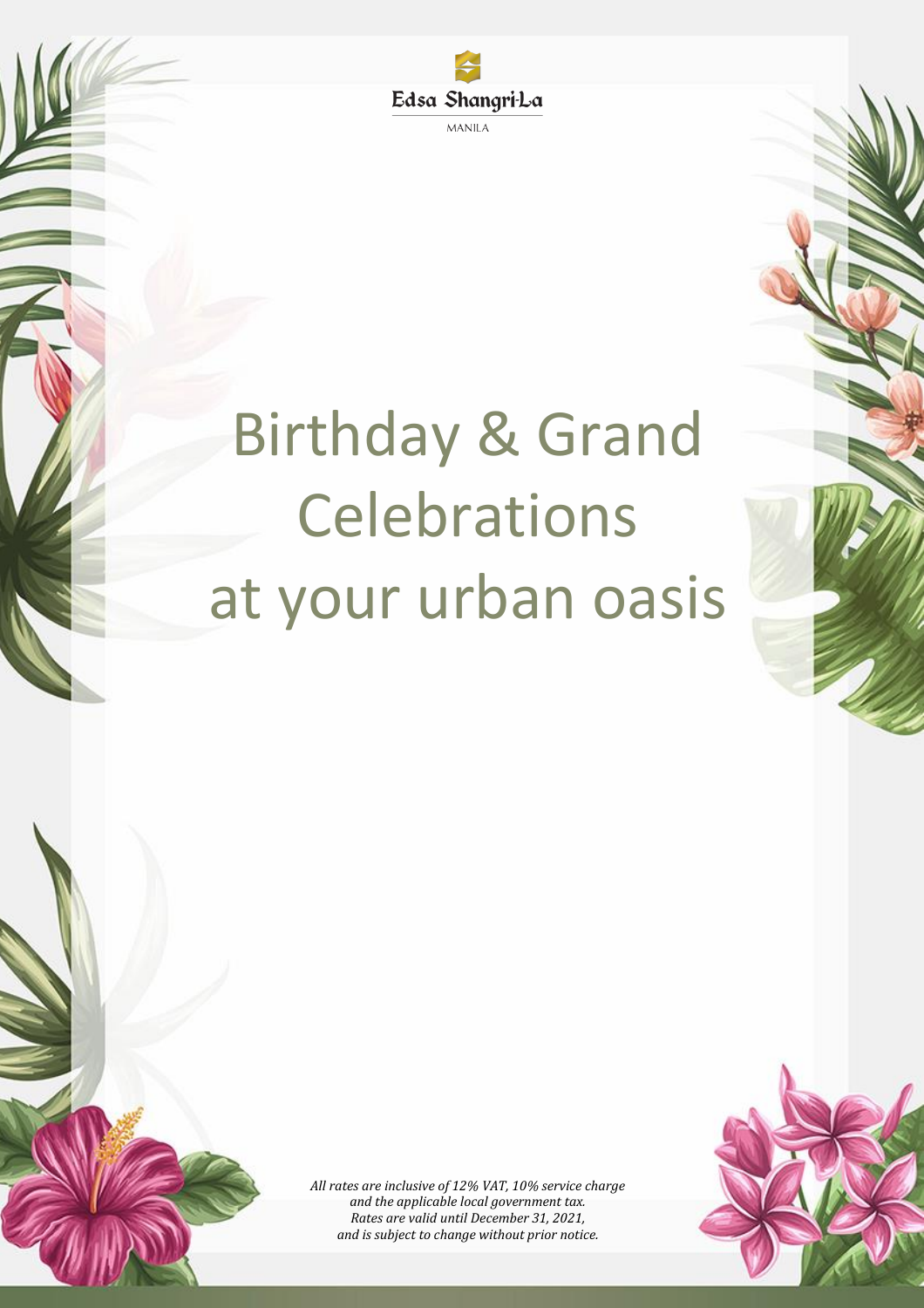

# Birthday & Grand Celebrations Package

Two-layered celebratory cake in fondant icing (edible base layer) Floral centerpieces for all tables & cake table arrangement Unlimited iced tea for 2 hours One bottle of champagne for toasting One bottles of Hennessy VS cognac (750ml) OR Three bottles of red or white wine Basic mobile sound & lights system

Overnight stay in a Deluxe Room with set breakfast for 2 persons at HEAT

**Sit-down Menu For the first 30 guests In excess of 30 guests** Western Set Menu A PHP 151,550 net PHP 2,590 net/person

Western Set Menu B PHP 166,950 net PHP 2,900 net/person Western Set Menu C PHP 186,100 net PHP 3,350 net/person

## **Optional Add-on:**

Personalize your own chocolate bars as giveaways for your loved ones. Rate starts at Php 350.00 (inclusive of taxes) per bar for a minimum order of 20 pcs.

> *All rates are inclusive of 12% VAT, 10% service charge and the applicable local government tax. Rates are valid until December 31, 2021, and is subject to change without prior notice.*